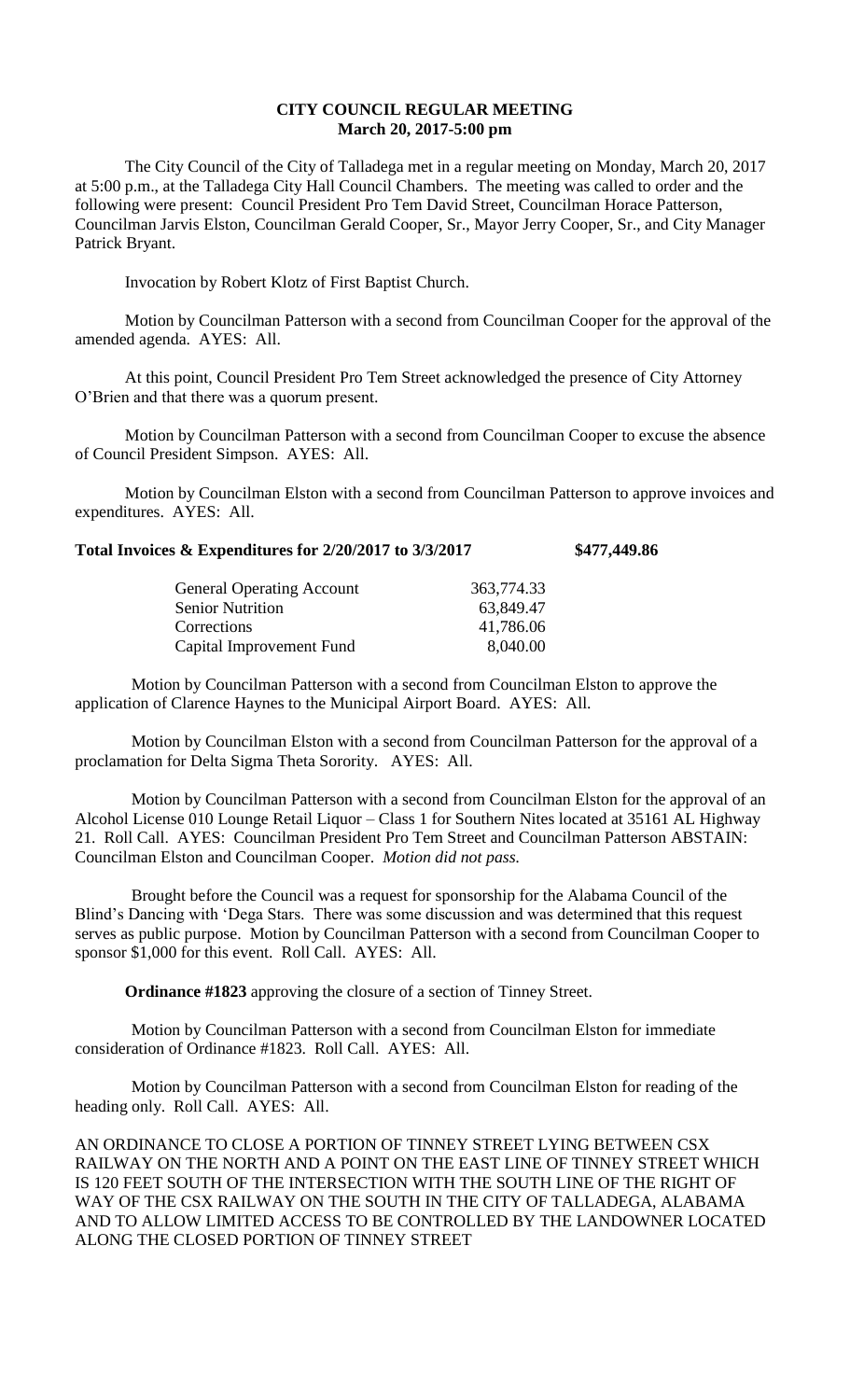Motion by Councilman Cooper with a second from Councilman Patterson for the adoption of Ordinance #1823. Roll Call. AYES: All.

**Resolution #4105** approving nuisance abatement for junk cars at 614 Roosevelt St. **Resolution #4106** approving nuisance abatement for junk cars on Battle St.

**Resolution #4107** stating opposition to SB31 (HB58) which exempts prescription drug sales from the calculation of gross receipts for business licenses.

**Resolution #4108** approving contract with East Alabama Umpire Association for officiating services at a cost not to exceed \$14,000.00.

**Resolution #4109** approving the Façade Grant Program for properties located in the Courthouse Square Historic District to improve building facades.

Motion by Councilman Patterson with a second from Councilman Elston for the approval of Resolution #4105 to Resolution #4109. Roll Call. AYES: All.

**Resolution #4110** approving a contract with Tallatron of Talladega for upgrading the audio system in the City Hall Council Chambers at a cost of \$10,433.15.

**Resolution #4111** approving a contract with Slappey Communications for video upgrades to the City Hall Council Chambers at a cost of \$14,293.14.

Motion by Councilman Elston with a second from Councilman Patterson for the approval of Resolution #4110 and Resolution #4111. Roll Call. AYES: All.

**Resolution #4112** approving purchase of two police vehicles from Tallassee Automotive of Tallassee, Alabama for a total cost of \$62,587.00.

**Resolution #4113** approving the surplus of 2 police vehicles.

**Resolution #4114** approving purchase of a vehicle for the Animal Control Department from Tallassee Automotive for a total cost of \$23,295.00.

**Resolution #4115** approving the surplus of one Animal Control vehicle.

**Resolution #4116** approving a user agreement with Lawrence McGraw, Team Manager for the AAU Alabama Heat, to use the Bemiston Recreation Center gym.

**Resolution #4117** approving a user agreement with Stanley Scales, Team Manager for the AAU Talladega Ballers, to use the Bemiston Recreation Center gym.

Motion by Councilman Patterson with a second form Councilman Cooper for the approval of Resolution #4112 to Resolution #4117. Roll Call. AYES: All.

Motion by Councilman Elston with a second from Councilman Patterson to approve the invoices and expenditures for the Water Department. AYES: All.

| Water Department Expenditures for 3/8/17 to 3/16/17 |            | \$461,755.04 |
|-----------------------------------------------------|------------|--------------|
| Operations & Maintenance                            | 201,165.20 |              |
| Revenue                                             | 260,589.84 |              |

**Resolution #4118** approving a contract with Recyc Systems Southeast of Columbus, Georgia for bio-solids sludge disposal at the Wastewater Treatment Plants.

Motion by Councilman Elston with a second from Councilman Patterson for the approval of Resolution #4118. Roll Call. AYES: All.

**Resolution #4119** approving the purchase of five Water Department vehicles from Stivers Ford Lincoln of Montgomery for a total cost of \$133,315.00.

Motion by Councilman Elston with a second from Councilman Patterson for the approval of Resolution #4119. Roll Call. AYES: All.

**Resolution #4120** approving the surplus of five Water Department vehicles.

 Motion by Councilman Elston with a second from Councilman Cooper for the approval of Resolution #4120. Roll Call. AYES: All.